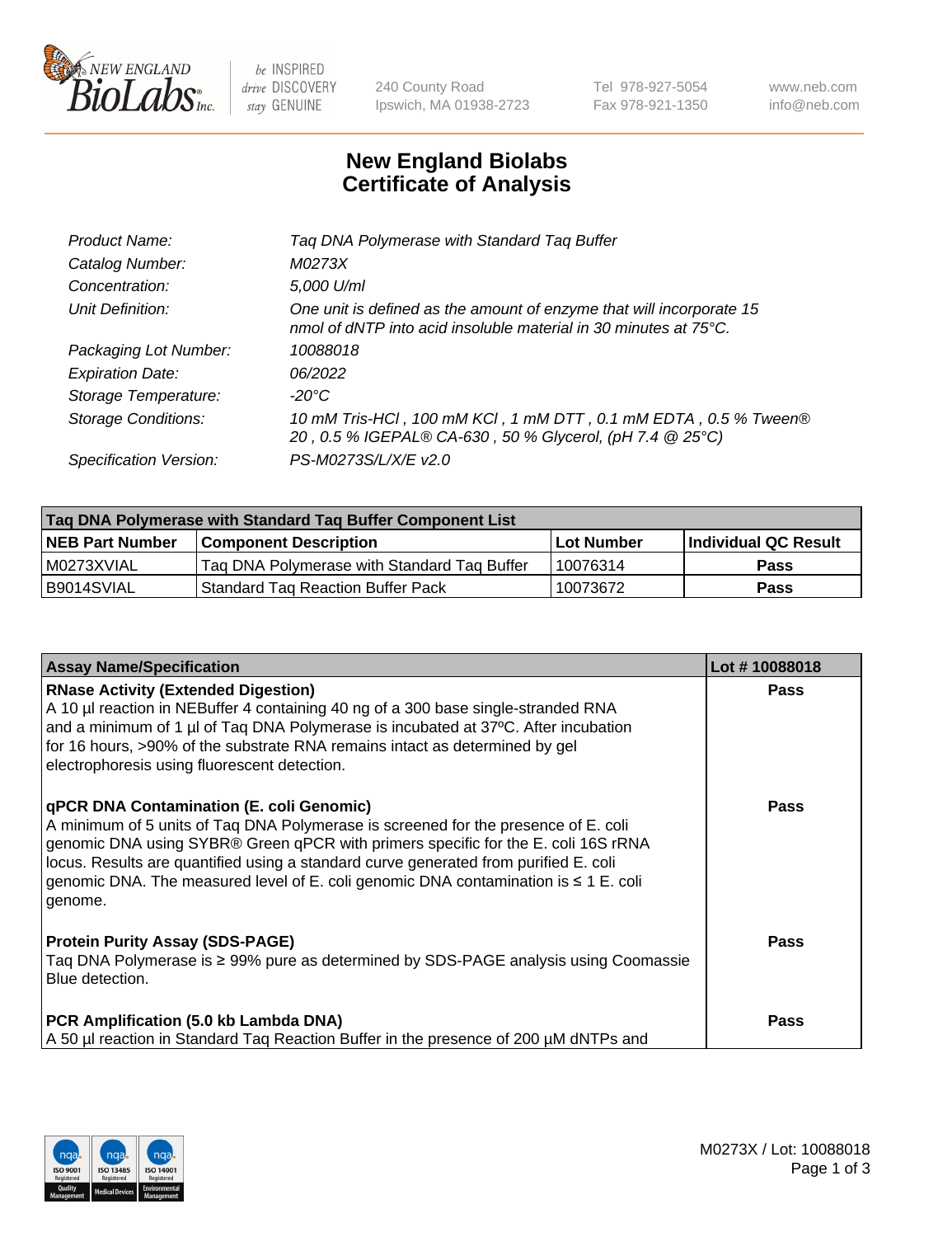

be INSPIRED drive DISCOVERY stay GENUINE

240 County Road Ipswich, MA 01938-2723 Tel 978-927-5054 Fax 978-921-1350

www.neb.com info@neb.com

| <b>Assay Name/Specification</b>                                                                                                                                                                                                                                                                                                                                              | Lot #10088018 |
|------------------------------------------------------------------------------------------------------------------------------------------------------------------------------------------------------------------------------------------------------------------------------------------------------------------------------------------------------------------------------|---------------|
| 0.2 µM primers containing 5 ng Lambda DNA with 1.25 units of Taq DNA Polymerase for<br>25 cycles of PCR amplification results in the expected 5.0 kb product.                                                                                                                                                                                                                |               |
| <b>Endonuclease Activity (Nicking)</b><br>A 50 µl reaction in ThermoPol® Reaction Buffer containing 1 µg of supercoiled<br>PhiX174 DNA and a minimum of 20 units of Taq DNA Polymerase incubated for 4 hours at<br>37°C and 75°C results in <10% conversion to the nicked form as determined by agarose<br>gel electrophoresis.                                              | Pass          |
| <b>Non-Specific DNase Activity (16 Hour)</b><br>A 50 µl reaction in NEBuffer 2 containing 1 µg of T3 or T7 DNA in addition to a<br>reaction containing Lambda-HindIII DNA and a minimum of 5 units of Taq DNA<br>Polymerase incubated for 16 hours at 37°C results in a DNA pattern free of<br>detectable nuclease degradation as determined by agarose gel electrophoresis. | Pass          |
| <b>Phosphatase Activity (pNPP)</b><br>A 200 µl reaction in 1M Diethanolamine, pH 9.8, 0.5 mM MgCl2 containing 2.5 mM<br>p-Nitrophenyl Phosphate (pNPP) and a minimum of 100 units Taq DNA Polymerase<br>incubated for 4 hours at 37°C yields <0.0001 unit of alkaline phosphatase activity<br>as determined by spectrophotometric analysis.                                  | <b>Pass</b>   |
| Single Stranded DNase Activity (FAM-Labeled Oligo)<br>A 50 µl reaction in ThermoPol® Reaction Buffer containing a 10 nM solution of a<br>fluorescent internal labeled oligonucleotide and a minimum of 25 units of Taq DNA<br>Polymerase incubated for 30 minutes at 37°C and 75°C yields <10% degradation as<br>determined by capillary electrophoresis.                    | Pass          |

This product has been tested and shown to be in compliance with all specifications.

One or more products referenced in this document may be covered by a 3rd-party trademark. Please visit <www.neb.com/trademarks>for additional information.